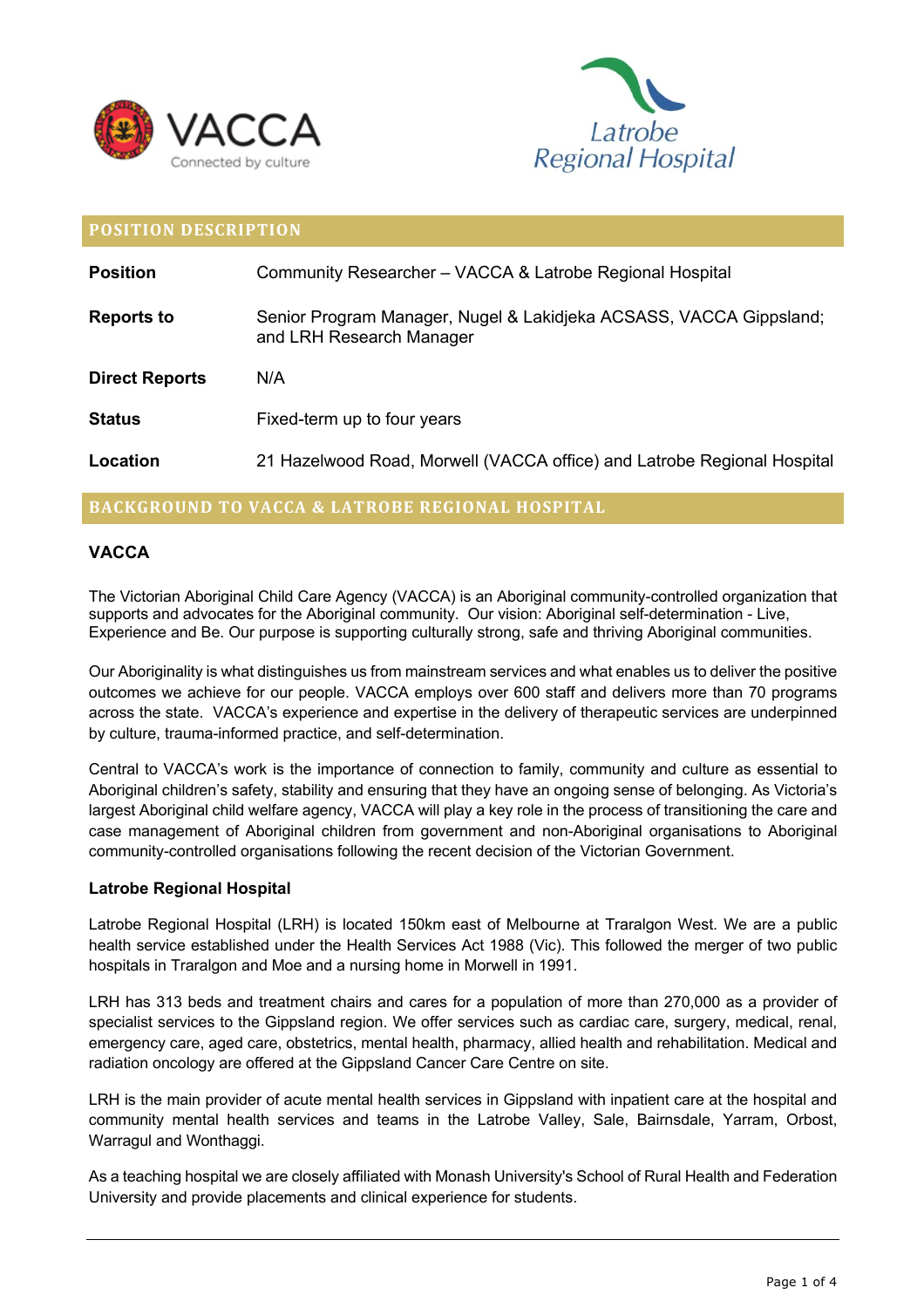



# **THE PROJECT**

*Healing the Past by Nurturing the Future* is a research project that seeks to contribute to promoting healthy Aboriginal families, organisations and communities within the Inner Gippsland area. It is an Aboriginal-led fouryear community based participatory action research project funded by the national Medical Research Future Fund. The research organisation heading up the project is the University of Melbourne.

The purpose of the project is to demonstrate how we can best provide support during pregnancy and the first two years after birth for Aboriginal and Torres Strait Islander (Aboriginal) parents who have experienced complex trauma. Becoming a parent is exciting but it can be hard, particularly for parents who have experienced difficulties in their own childhood, which can have long lasting effects on physical, social and emotional wellbeing. The effects may be 'triggered' during pregnancy and the transition to becoming a parent, causing distress and challenges for creating a nurturing environment for the new baby. On the flip side, growing research shows that becoming a parent offers a unique life-time opportunity to heal from this childhood hurt and provide a nurturing environment for children.

Yet, despite these opportunities for healing and the risk of triggering due to the intimate nature of perinatal care - particularly during frequent contacts with health care providers during pregnancy and the first two years after the baby's birth - there is currently no evidence of applied strategies for supporting parents who may be experiencing complex childhood trauma. Building on four years of rigorous co-design, this four-year community-based participatory action research project will begin to address this critical gap by demonstrating how to optimise the provision of skilled, sensitive, trauma-integrated primary maternity and family care.

#### **POSITION SUMMARY**

The aim of this position is to provide research support to the University of Melbourne research team to ensure successful implementation of the project in Inner Gippsland. This role will be jointly based at VACCA and Latrobe Regional Hospital; it will sit within the Nugel, Lakidjeka and ACSASS team in VACCA, and the Research Team at Latrobe Regional Hospital. The Community Researcher will work to engage Aboriginal Community members to participate in the project, conduct interviews with them, support other data collection activities and sense making, and support resource development for Community. They will use their knowledge of Community, culture and Aboriginal ways of knowing and doing to advise the team on the best forms of engagement and other research approaches.

# **KEY SELECTION CRITERIA**

#### **Essential**

- Educational qualifications related in health, social work, psychology or other relevant discipline; *or* equivalent experience;
- Basic skills using Microsoft office documents;
- Experience of working with Aboriginal and Torres Strait Islander families and/or communities;
- Experience in engaging with and consulting/yarning with Aboriginal Community members to understand their views and experiences;
- Ability to share cultural knowledge and provide cultural advice to the project team;
- Effective and culturally appropriate interpersonal skills, e.g. active listening, empathy in all verbal and non-verbal communications;
- Organisational and team skills planning tasks, time management, ability to work independently, follow established procedures with limited supervision and contribute positively to an effective team.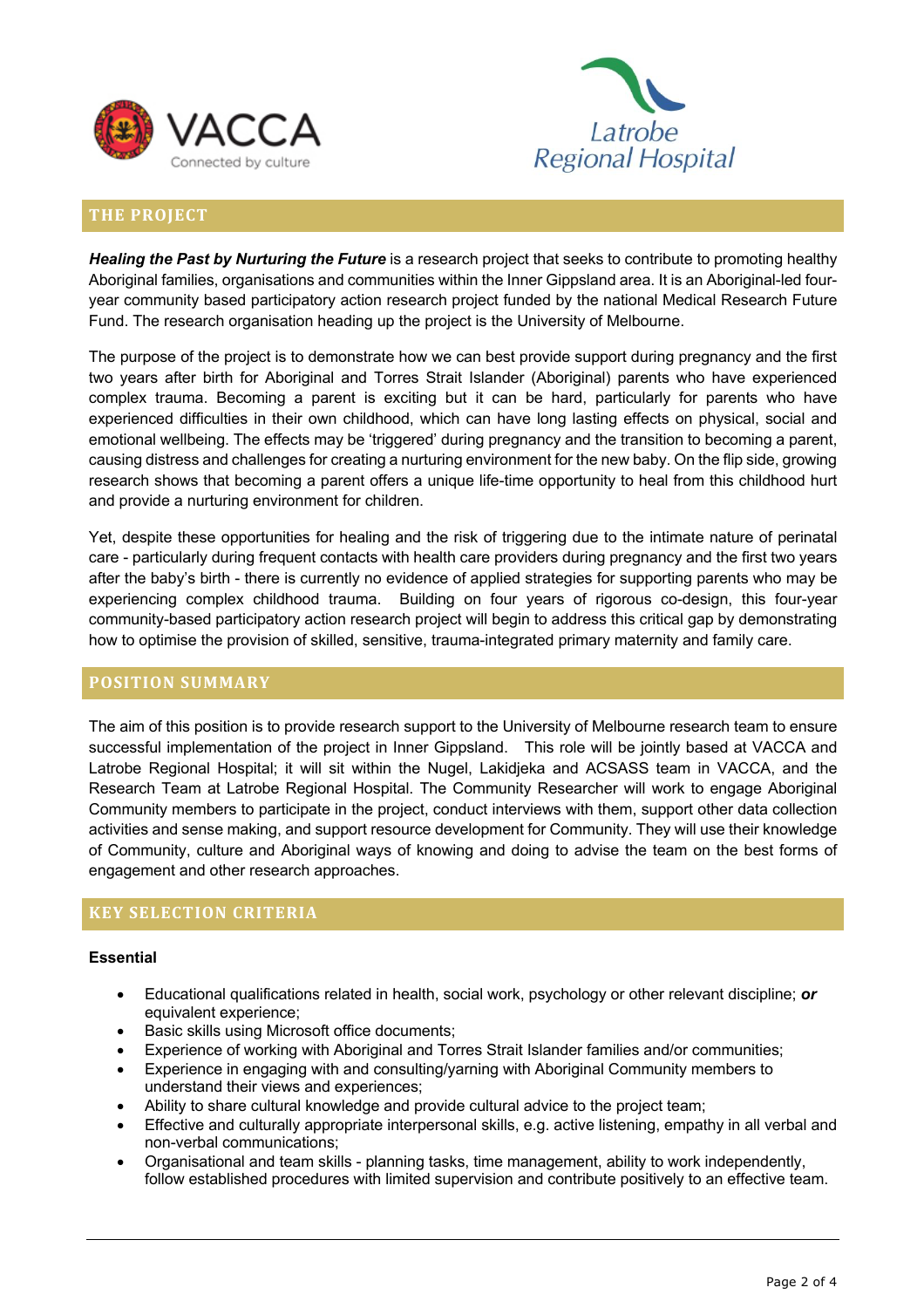



#### **Desirable:**

- Experience or training in undertaking research activities, including interviewing, group consultation, making sense of findings;
- Experience working with health and social services.

### ADDITIONAL REQUIREMENTS

- The ability to work flexible hours when required:
- A full Victorian Driver's Licence, a national police check and a current employment Working with Children check card;
- Only candidates with full working rights in Australia may apply for this position

# **POSITION DUTIES**

- Co-ordinating the local Site Implementation Team;
- Working collaboratively with staff at local sites to implement the project;
- Liaising with Elders and other key stakeholders in the community to ensure meaningful engagement in the project;
- Engaging with and seeking to recruit Community members to participate in the project, including assisting with focus group discussions for community members and staff;
- Keeping a journal of implementation enablers and barriers;
- Organising and conducting interviews with Community participants (using agreed techniques and guidance);
- Assisting with data collection and writing in collaboration with the research team;
- Supporting development and implementation of local learning resources for parents and service providers;
- Assisting the research team in understanding the meaning of Community participants' views and lived experience and what this means for development of resources;
- Coordinating local meetings and participating in project meetings;
- Participating proactively in VACCA and Latrobe Regional Hospital team meetings;
- Participating in presentations at conferences, key stakeholder workshops and other events;
- Undertake other duties as directed.

# **HEALTH, SAFETY & WELLBEING**

- Ensure compliance with the OH&S Act and both VACCA and Latrobe Regional Hospital policies;
- Contribute positively and proactively to team and organisation wide OH&S activities;
- Continue the development of a culturally strong and positive working environment.

# **ADDITIONAL INFORMATION**

VACCA is committed to Aboriginal self-determination and supporting strong, safe, thriving Aboriginal communities and aims to ensure every individual is treated with dignity, honouring all cultural backgrounds, abilities, ethnicities, sexual orientations, gender identities and spiritual beliefs. VACCA is a child-safe organisation and is committed to ensuring the safety and wellbeing of children and young people with zero tolerance for child abuse. All successful applicants will be required to undertake a National Police Record Check and Working with Children Check prior to commencement of employment and periodically following commencement.

VACCA is an equal opportunity employer and has a smoke-free workplace policy.